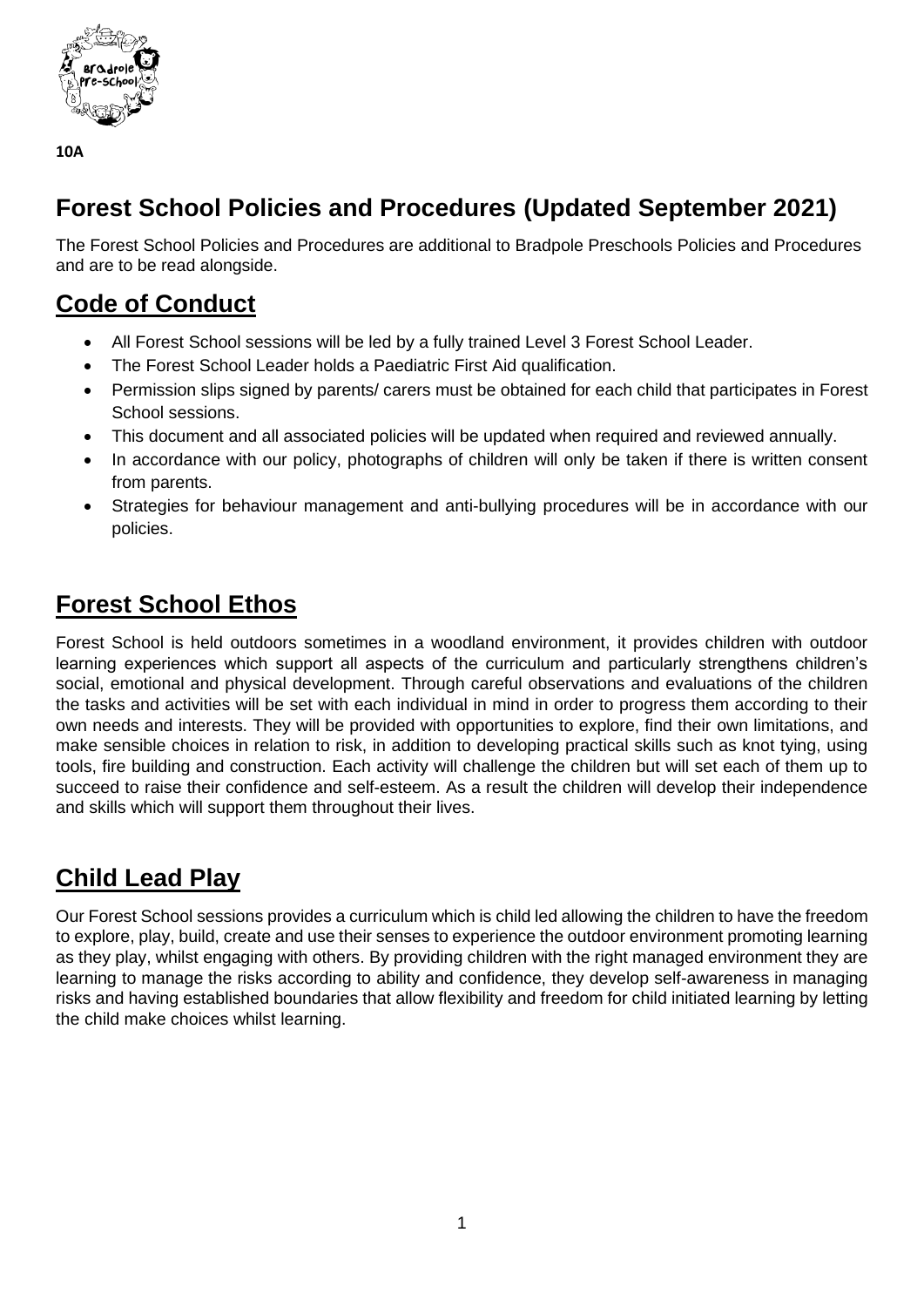

# **Risk/ Benefits to Forest School**

The benefits from engaging in forest school activities are numerous for the children and the staff working with the children, by providing safety procedures in place to manage the potential risk, making the risk level low for all activities the benefits.

The benefits of forest school activities not only helps build self-confidence and self-belief from having the freedom, space, time to learn and independence, it increases their social skills and the ability to work cooperatively with others. It helps communication and language whilst letting the children use their sensory experiences at forest school. The keenness to participate in exploring, learning and play activities helps build the ability to focus for tasks for longer periods of time. Forest school helps develop the gross motor skills through free and easy movements around the forest school site, it helps develops fine motor skills when making objects. Forest school helps show the children how to respect the environment and well as learning to identify flowers, insects and birds, Involve the children as much as possible in the consideration of risk and benefit as it is part of the forest school ethos that children learn to manage risks for themselves so involve them in the planning, we have clear guidelines on the use of tools and encourage them to look out for themselves, others and the environment.

The children will be introduced to tools and fire in a controlled and progressive way so that they learn about managing risk for themselves. They will learn to ensure the safety of both themselves and others by learning simple safety procedures under the close supervision of the forest school leader. They will benefit from improved fine and gross motor skills, confidence and achieving making something from using tools. It also builds teamwork, communication skills along with coordination.

When collecting natural item all children will wear gloves and our reminded and encouraged not to put their fingers in their mouths. We talk to the children and show them the objects that are safe and remind them each time we go out if there any potential hazards in the area we will be working in and we remind the children to respect the natural environment and ensure children wash their hands after the activity.

When looking or handling mini beast the children our instructed and encouraged not to put fingers in mouth, ears or nose and ensure the children wash hands after the activity, we also remind the children to respect nature.

When den building with sticks the children are taught to drag the sticks behind them like a tail, and not to carry large pieces of wood unless supervised and instructed in the safe way to transport and the safe way to erect the shelter. Children are encouraged to only build a den the size that is needed. Children are warned not to throw logs or sticks, all shelters are dismantled at the end of each session reminding the children that all logs are not to be thrown.

When using rope the children are always supervised by an adult and shown how to secure it to the tree to avoid trip hazards or hanging.

When playing in mud children are taught how to wait until it is safe to have a turn a bit like when going down a slide you wait for the other person to be off the bottom before it is safe for you go down children are shown a safe area to play in the mud and that they must have full wet weather clothing on before going in any mud including welly boots.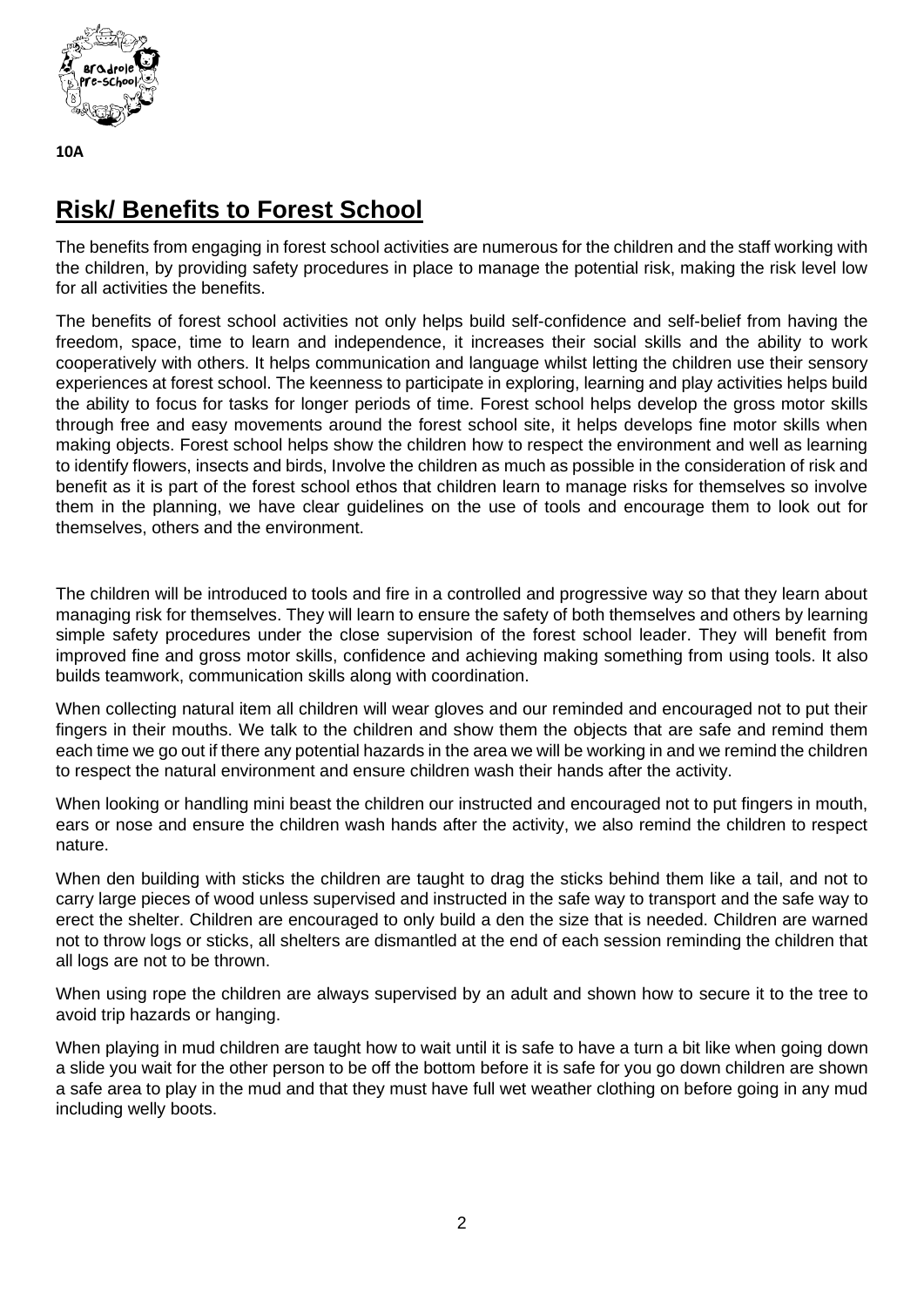

# **Forest School Site**

- The Forest School sessions will be held in the wooded area next to the green container or the pond area by the car park. Both are accessible from the preschool premises by foot.
- Boundaries will be clearly explained to all supporting staff and the children will be taken around the site discussing boundaries, the use of the red flag and safety.
- Children will always be in sight of an adult.
- Children will be taught to respect the woodland. At the end of each session the site will be returned to its original state.
	- All den building and constructions to be taken down.
	- All litter picked up
	- All items carried in for the session to be removed.
	- Children will be discouraged from removing sticks, leaves or any natural materials from the sites unless this is specified in the Forest School Leader plans and supervised by an adult.

# **Eating and Drinking**

- Prevent children eating anything that they find in the woodland by talking with them and warning them of the dangers.
- Remind children to avoid placing their hands in their mouths.
- When drinks and snacks are consumed during a Forest School session the children will clean their hands with antibacterial wipes or gel.
- Children will be able to use toasting sticks to cook over the fire.
- All other cooking will be done by an adult.

## **Toileting**

- All children will be encouraged to go to the toilet before leaving the preschool room.
- A child may go outside if necessary in an area where an adult deems suitable, if the child feels comfortable to do so.
- If necessary an adult can take a child/children back to the preschool room.

## **Equal Opportunities**

We at Bradpole Preschool believe that every child has the right to be included in Forest School, where a child has additional needs, these will be assessed and measures put in place for the child to be included.

Although children will need to come suitably dressed for the weather, Bradpole Preschool will provide waterproof trousers, coats and wellie boots, hats, gloves and sun hats in the summer.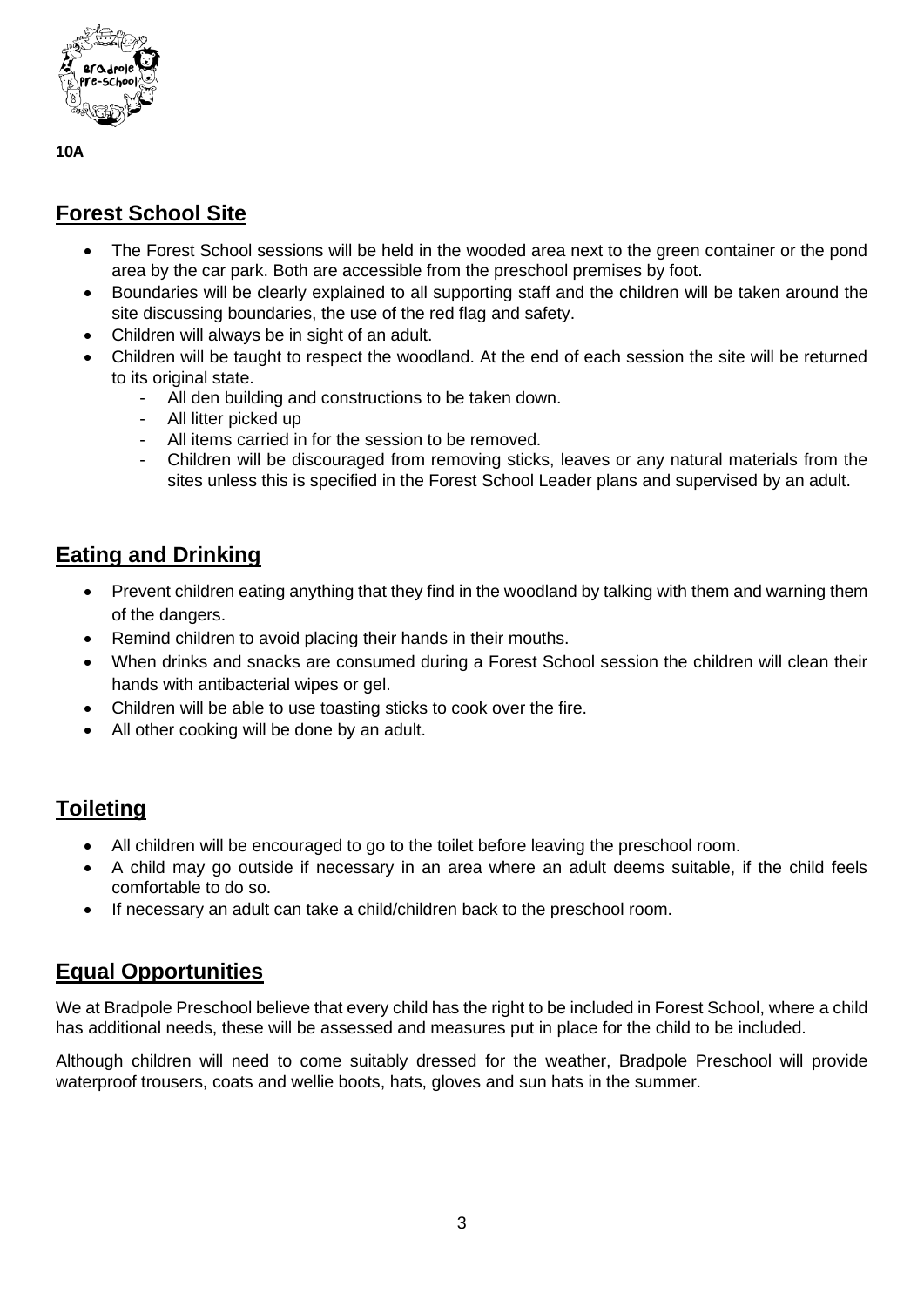

## **Daily Operating Procedure**

#### **Prior to the Session**

- The Forest School Leader will carry out a site risk assessment.
- The Forest School Leader will brief all staff on the risk assessment and the lesson plan.
- Gather all equipment to be used in the session. Including first aid and the emergency bag.
- The Forest School Leader will take a register and do a head count before leaving the preschool garden.

### **During the Session**

- All staff to continue to risk assess activities throughout the session.
- All staff will routinely count the children throughout the session.

#### **After the Session**

- The children will be encouraged to pack up the site, taking down any dens built, putting back into boxes any resources used and picking up litter.
- Before leaving the site the Forest School Leader will count the children.
- The adults will walk the children back to the preschool safely.
- When arriving back the Forest School Leader will count the children back through the gate.
- All adults will evaluate the session to discuss the individual children's needs for their next session.

### **Health and Safety**

- Forest School sessions are always run by a Level 3 Forest School Leader who is responsible for leading every Forest School Session.
- The Forest school leader will carry the walkie talkie on them and be responsible for calling for help or assistance from the preschool if required.
- Every adult assisting the forest School Leader understands that they have a responsibility to take all reasonable measures to safeguard each child participating in Forest School activities.
- The Forest School Leader or assistant will always carry a First Aid Kit
- The leader or assistant will always carry an Emergency Bag which will contain all of the essential items listed in the Emergency Bag section of this document.
- The Forest School Leader will carry out a site risk assessment and activity risk assessments prior to each session. All staff will be responsible for conducting an ongoing visual risk assessment upon arrival and during each activity.
- Tools and equipment will only be used as listed in the Tools and Equipment section of this document.
- The Forest School leader is responsible for the maintenance and checking of all tools and equipment to be used at Forest school, prior to their use.
- All staff is responsible in teaching the children how to use the tools and equipment safely and appropriately.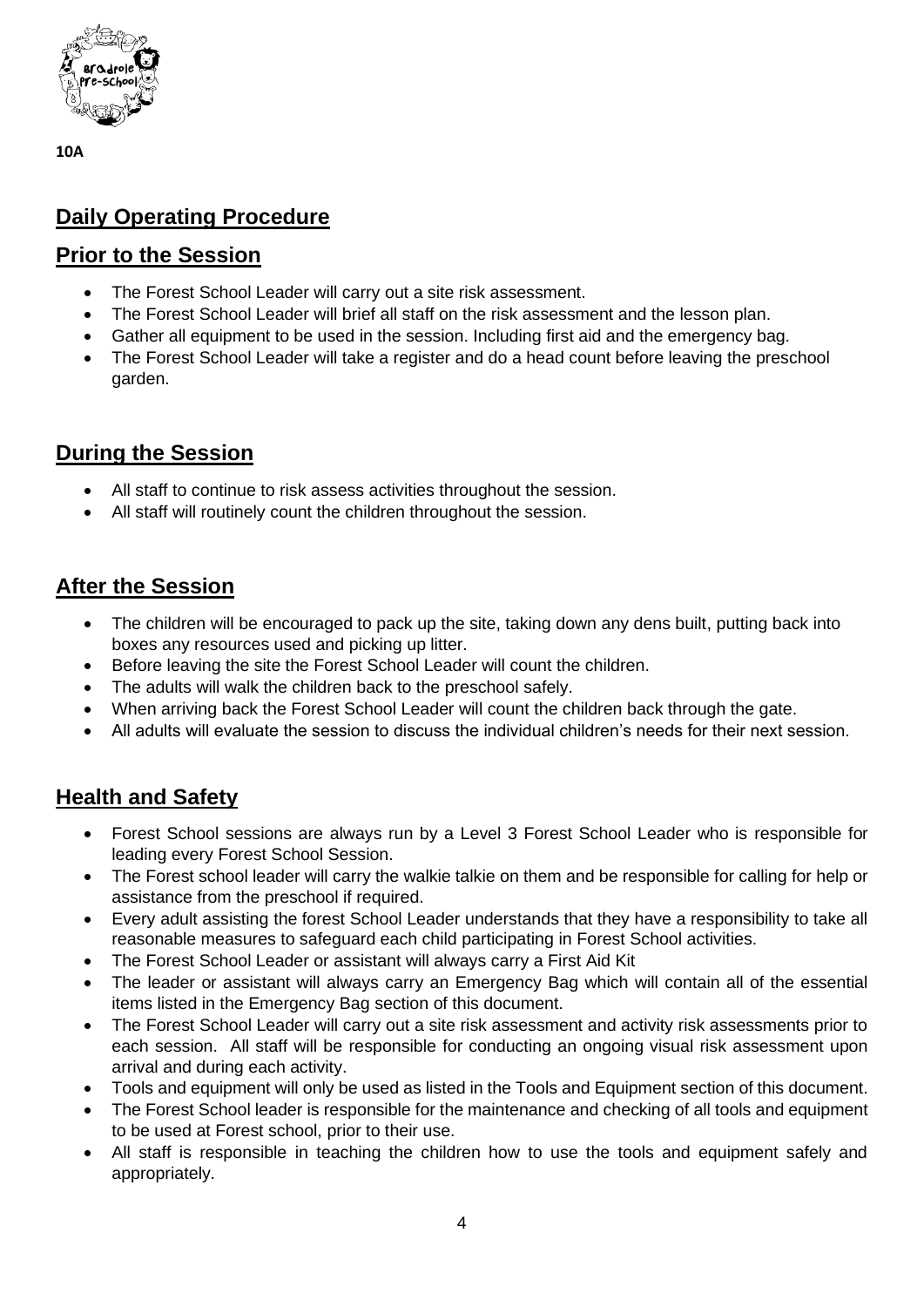

### **Risk Assessment**

The Forest School leader is responsible for carrying out a site risk assessment before each session. All activities that may hold risks will also be risk assessed. Risks are assessed using the following process:

- Look and identify potential hazards.
- Consider who might be harmed and how.
- Evaluate whether the existing safety precautions are suitable or whether additional measures need to be implemented.
- Record all findings on the Risk Assessment forms
- Review and update all risk assessments as necessary.
- Inform all assisting adults of the identified risks for each session.

#### **Extreme Weather**

Ensure all children are wearing appropriate clothing supply clothing if the child has not come dressed for forest school, full wet weather clothing including boots to be worn, in the winter months in cold weather hats and gloves are provided and extra socks, in the summer children wear long trousers, boots and jumpers and a sun hat if out walking in the open area.

In the event of extreme weather deemed to be unsafe - high winds or heavy rain the Forest school session will be postponed/or session moved to a different safe area, the children's safety is paramount.

### **Tools and Equipment**

All tools are counted out and back in at the beginning and end of each session in which they are used. When not in use in the Forest they are kept secured away in a locked shed. Before each tool is to be used it will be checked for damage and working order.

Each tool type is kept in their own suitable containers. Children must never be allowed to help themselves and will always have adult supervision when collecting, transporting and using tools.

Tools are only used for a specific purpose. All adults should model correct and safe tool use, storage and transportation at all times. When using a tool, they are used well away from others in the group, in a 'blood bubble' and ensuring that others are aware that a tool is in use. Only walking is permitted when transporting a tool.

After use all tools must be checked for damage. If damage is found, then determine if item can be repaired or need to be replaced. All tools need to be cleaned before safely putting away in storage box and returning to locked shed.

All tools must be cleaned, sharpened and checked for damage termly.

### **Potato Peeler and Fixed Blade Knife**

Potato peelers and knifes are used to sharpen and whittle sticks.

Once a child is deemed to be competent by the forest leader they may be allowed to use a fixed blade knife.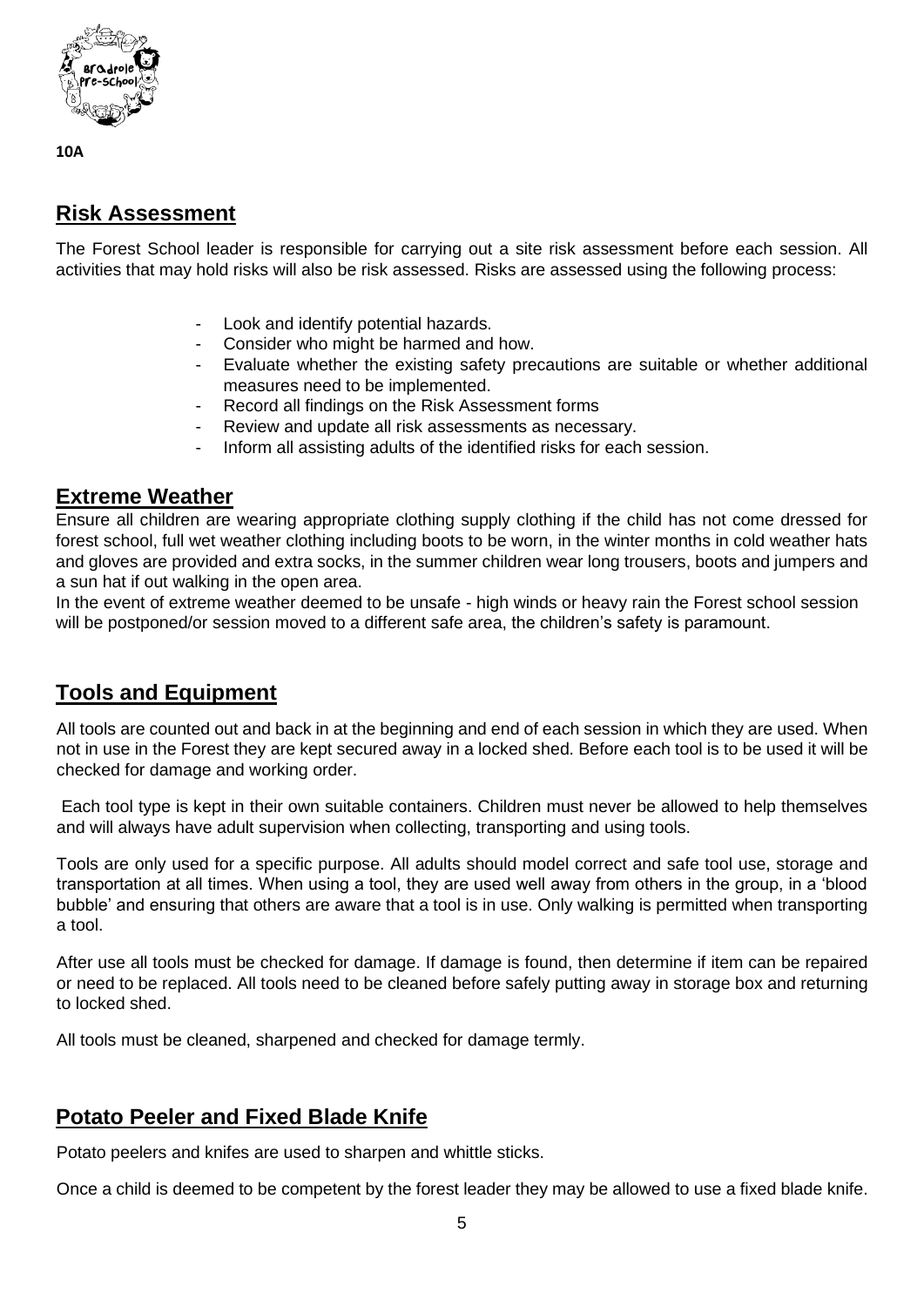

They should be used with a 1:2 ratio.

- Check that the blade is held firmly onto the handle.
- Check that the blade is clean and free from rust and debris.
- Sit on a suitable log or seat at a safe distance from other people, with your legs apart and elbows resting on your knees. Or
- Kneel on one knee supporting the arm holding the wood on the bent upright knee and holding the tool in the dominant hand.
- Then take hold of the potato peeler in one hand and the stick they are working on in the other.
- Peel away from the body at all times.
- Potato peelers should be carried blade down with the arm held to the side.
- Knifes must always be closed before carrying.

#### **Bow Saw/Hand Saw**

Bow saws are used to cut wood larger than a 3cm in diameter.

They should be used on a 1:1ratio in a buddy pair with an adult.

- Visually check the saw for damage
- Check that the blade is firmly attached to the saw.
- Carefully remove the blade cover.
- Use either an A-Frame or a suitable log to support the wood.
- Wearing gloves place the non-dominant hand on to the wood.
- Using the saw in the dominant hand pull the saw along the wood towards the body to create an indent into the wood.
- Adult must always be in control of the saw.
- When finished carefully put blade cover back on.

#### **Small Hand Axes**

Axes are used to split wood for fires and shaping wood to a point for pegs and poles.

They should be used with a 1:1 ratio

- Put gloves on
- Remove the axe carefully from the bag.
- Carefully remove the axe cover and visually check the blade for damage or debris
- Use a sturdy tree stump as a chopping block.
- Check that you are at a safe distance from other people and objects.
- Kneel with the chopping block in front of you.
- Place the log to be chopped on its end on the chopping block. If it will not stand without help, then hold it in place with a stick.
- The safest option for first time students is to place the axe on the log to be chopped and use the plastic mallet to strike the back of the axe to split the log.
- Always ensure that the axe blade is firmly embedded in the chopping block when not in use.
- After use make sure the axe head is clean and free from debris. Place the axe cover over the head and return to storage box.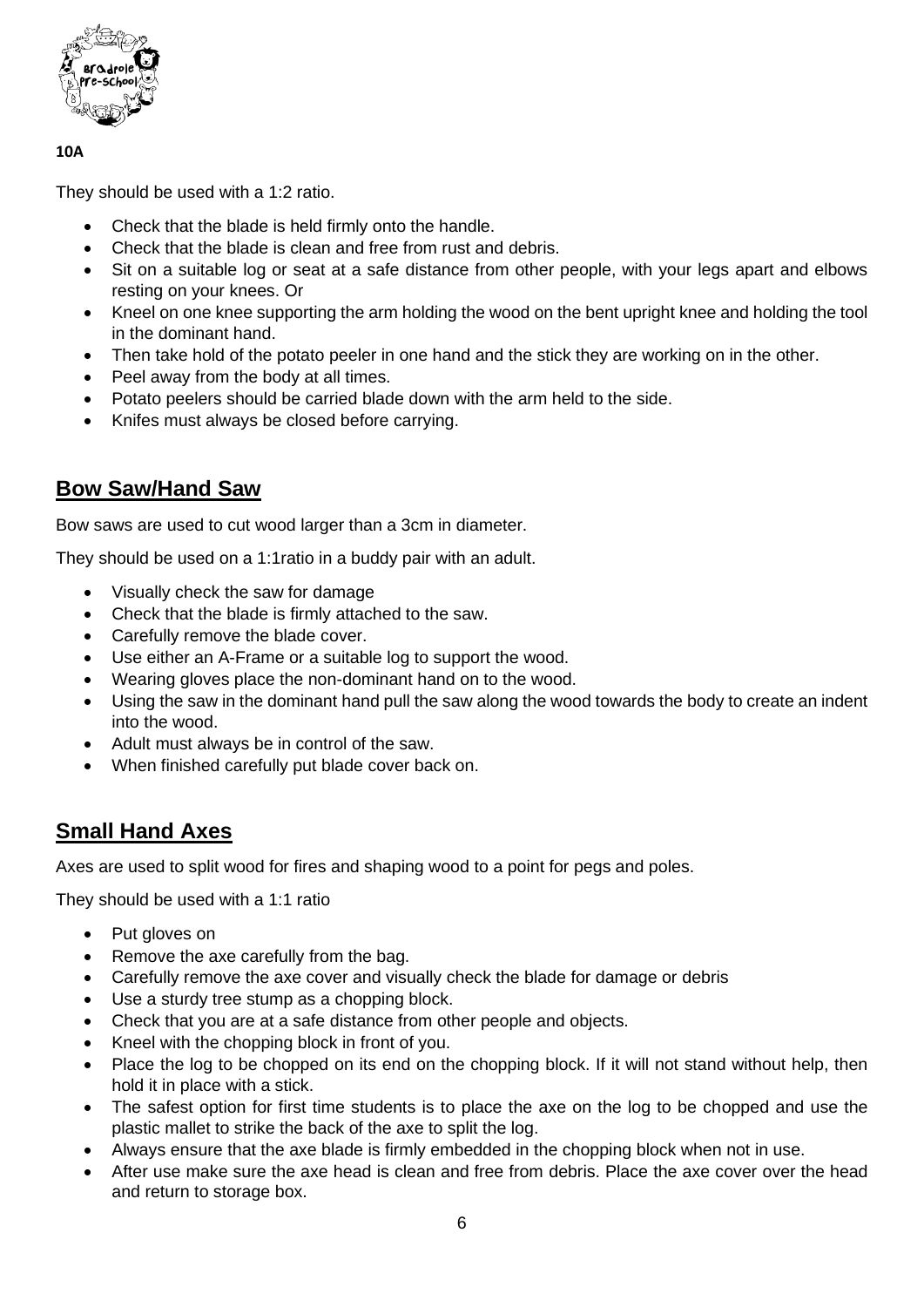

• Axes should be carried with the cover on, axe handle in the hand close to the head and the arm held to the side.

### **Hand Drill**

Hand drills are used to drill small holes into wood

They should be used on a 1:1 ratio

- The piece of wood to be drilled is held firmly in place by either the other students, the practitioner or in a vice or G clamp.
- Either the student or the practitioner makes a small hole with a bradawl.
- The drill is then taken by the student and the handle turned to start the drilling. If necessary, the practitioner helps hold the drill in place.
- Staff must supervise the use of the drill at all times.
- Do not carry the drill with the drill bit in place
- Hold the drill securely around the middle when carrying.
- Pack away safely

#### **Loppers/Secateurs**

Loppers/ Secateurs are to be used to cut down or off small branches or twigs.

They should be used on a 1:1 ratio

- Gloves to be worn when using these tools.
- Adults to hold loppers standing behind the child and will be in control of the loppers at all times, the child will place their hands behind the adults on the handle.
- Secateurs the child can hold with the adult standing directly behind child.
- Cuts should be simple and easy to perform. If a branch is too thick it will be difficult to cut resulting in damaging the tool and the branch
- Keep body behind the loppers handles.
- Make sure they are clean and dry and that the blade is not damaged.
- If they become blunt do not use take them to be sharpened,
- Do a full safety check on them before using the next time.
- When not in use make sure the safety bar/ lock in on.

#### **Fire Lighting and Fire Safety**

Fires will only be lit when the Forest School Leader deems it is safe to do so.

The children will collect and prepare the materials for fire building before moving into the fire site.

- Fires will only be lit in a fire pit bowl or a bbq type drum.
- Seating logs will be placed no closer than 1.5m around the fire.
- Buckets of water and sand are placed nearby in case of need.
- First Aid equipment including a fire blanket and burns gel is also placed in the area.
- Staff must stay by the fire at all times once it has been lit.
- There is strictly no moving within the fire circle unless the children are invited by a member of staff to come closer to the fire.